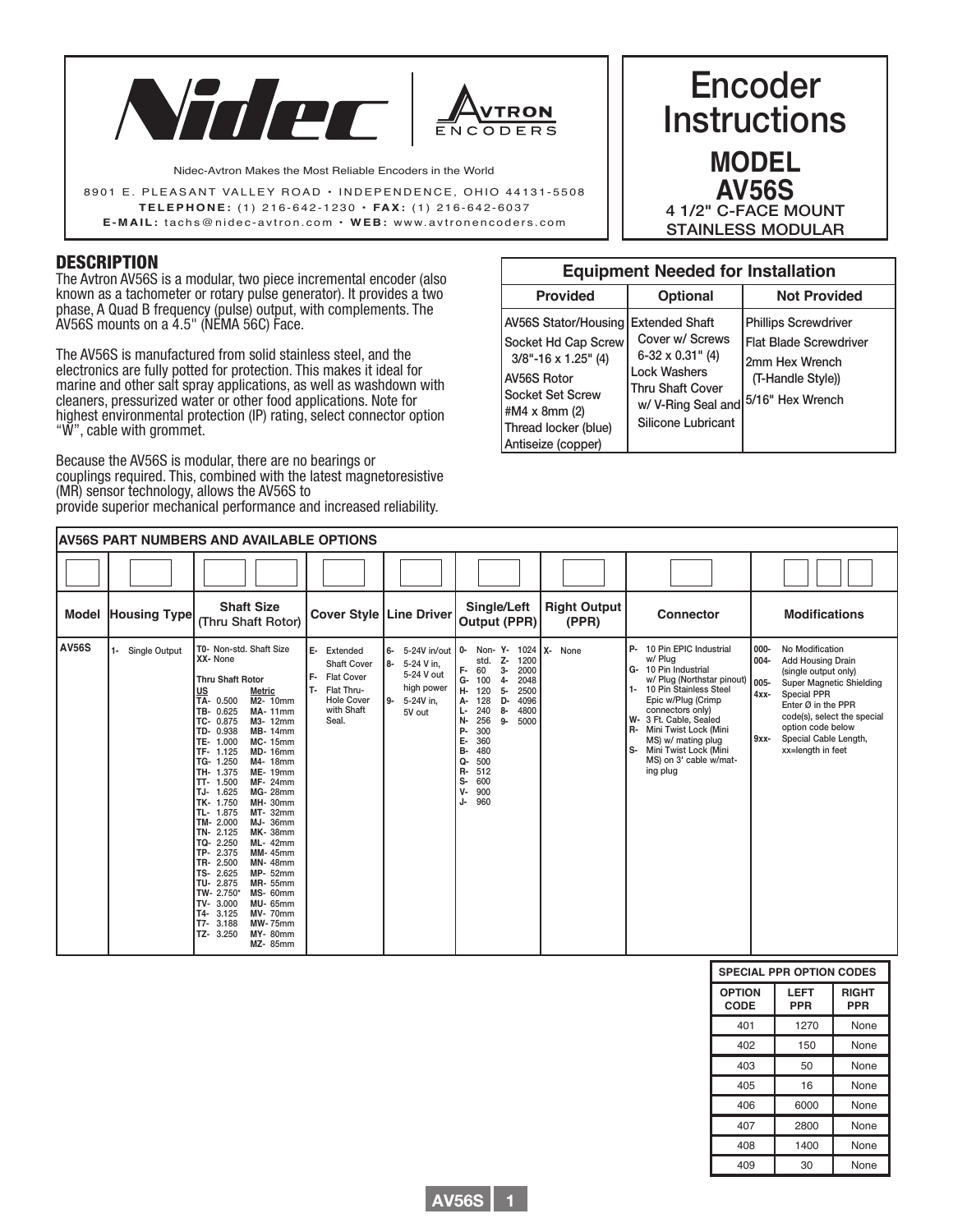The AV56S output has six signals: (A, B) 90° out of phase, with complements  $(\overline{A}, \overline{B})$ . A marker pulse with complement  $(Z, \overline{Z})$  is also provided.

Output resolution on the AV56S is determined by the sensor only. Selection of the rotor is based only on the shaft mounting requirements (and not PPR).

#### NOTE THIN-LINE III<sup>I™</sup> directly replaces THIN-LINE II™ and<br>THIN-LINE™ models. THIN-LINE III models have Rev Code BA or later.

#### Special option 4xx selects an alternate PPR code definition. Example: PPR Code 0, Special Option Code 401 =

1270 PPR (Left), No Right Output.

#### INSTALLATION

Installation and removal videos for the AV56S are available on Avtron's web site. Refer to the back page of these instructions for outline and mounting dimensions. The motor must comply with 1998 NEMA MG 1, section 4, for tolerances on diameters and runout for shafts and accessory faces. Axial float or endplay must be less than  $\pm 0.050$ " [ $\pm 1.27$ mm].

In preparation for installing the AV56S encoder, it is first necessary to clean both the motor shaft and the mounting face. These surfaces must be inspected and any paint, burrs, or other surface imperfections removed.

Installation procedures should be performed only by qualified personnel. Safety precautions must be taken to ensure machinery cannot rotate and all sources of power are removed during installation.

#### ROTOR INSTALLATION

The motor shaft must project at least 0.63" from the motor face. For set screw rotors only: Apply anti-seize compound to the motor shaft. For all rotors: Slide the rotor onto the shaft with the marking "Motor side" facing in, (toward the motor face). The rotor centerline must match the sensor centerline. To accomplish this, use the rotor locating gauge (A28503) and slide the rotor onto the shaft until it is in the proper position as shown in Figure 1. If a guage is not available, use the stator housing alignment grooves as shown in Figure 3.

#### SET SCREW ROTOR INSTALLATION

Apply thread locker to the rotor set screw holes, preferably from the inside of the rotor bore before mounting. Tighten the rotor set screws to 15 in-lb [2 N-m] using the 2mm T-handle hex wrench.

#### CAUTION

Use only a T-handle or torque hex wrench to tighten set screws; using a right angle wrench will not provide enough holding force, and the rotor may slip.

#### STATOR HOUSING INSTALLATION

The stator housing is attached to the motor using four socket head cap screws (4) 3/8"-16, locating on a 5.88" bolt circle. Longer bolts (not included), are required for sandwich installation between a motor and a brake. Install the four mounting bolts using thread locker and torque to approximately 20-30 ft lbs [27 to 40 N-m] using the 5/16" T-handle hex wrench.

#### VERIFY ROTOR LOCATION

To ensure the rotor is properly located on the shaft: remove the back cover if factory-preinstalled, and verify that the outer face of the rotor is at the same depth as the alignment grooves, using a straight edge tool.

**LINE DRIVER OPTIONS**

# **SPECIFICATIONS**

#### **ELECTRICAL**

- A. Operating Power (Vin)
- 1. Volts........................5-24 VDC 2. Current ...................80mA, each output, no load B. Output Format
- 1. 2O/ & Comp ...........A,A– , B,B– (differential line driver)
- 2. Marker....................1/Rev, Z,Z– C. Signal Type .................Incremental, Square Wave, 50 ±10% Duty Cycle.
- D. Direction Sensing........ O A leads O B for CW rotation as viewed from the
	- back of the tach looking at the non-drive end of the motor.
- E. Phase Sep. .................15% minimum
- F. Frequency Range.......@5V, @1m cable, 250 kHz Max @24V, @300m cable, #8 output, 45 kHz Max
- G. PPR.............................4-50000
- H. Line Driver Specs.......See table
- I. Connectors.................See connector options on page 1
- J. Integral LED Indicator..GREEN: power on, unit ok. RED: alarm on ORANGE: wiring fault

#### **MECHANICAL**

- A. Rotor Inertia:...............0.17-0.36 Oz. In. Sec.2
- B. Acceleration:...............5000 RPM/Sec. Max.
- C. Speed:.........................5400 RPM Max. D. Weight:........................4-6 lbs [1.8-2.7kg].
- E. Sensor to Rotor Air Gap (nominal):.......0.030" [0.76mm]
- Tolerance: ...................0.015" [0.38mm]
- F. Rotor Axial Tolerance.±0.050" [±1.27mm]

#### **ENVIRONMENTAL**

Solid stainless steel stator and rotor

Fully potted electronics, protected against oil and water spray V-Ring seals provided on through shaft covers

Operating Temperature:...........-40 to 100°C, 0-100% condensing humidity\* \*for IP67 applications, select connector option "W" (sealed cable)

Vibration: 18 g's Shock: 1 meter drop test

**LINE DRIVER OPTIONS**

| Nom Output Voltage                |                    | $5 - 24$                                                                      | $5 - 24$                                       | 5       | <b>VDC</b> |  |
|-----------------------------------|--------------------|-------------------------------------------------------------------------------|------------------------------------------------|---------|------------|--|
| Line Driver                       |                    | 7272<br>Hx                                                                    |                                                | 7272    |            |  |
| <b>Output Resistance Typ</b>      |                    | 13                                                                            | 75                                             | 13      | ohms       |  |
| <b>Maximum Peak Current</b>       |                    | 1500                                                                          | 3000                                           | 1500    | mA         |  |
| <b>Maximum Average</b><br>Current |                    | 120                                                                           | 250                                            | 120     | mA         |  |
| Voh Typ                           |                    | $VIN-1$                                                                       | $VIN-1$                                        | $VIN-1$ | <b>VDC</b> |  |
| <b>Vol Typ</b>                    |                    | 0.5                                                                           | 0.2 @10mA current                              | 0.5     | <b>VDC</b> |  |
| <b>Cable Drive Capacity</b>       |                    | 1000' @ 5V<br>500' @ 12V<br>200' @ 24V                                        | 1000'                                          | 1000'   | feet       |  |
|                                   | Reverse<br>Voltage | yes                                                                           | yes                                            | yes     |            |  |
| <b>Protection</b>                 | Short<br>Circuit   | yes                                                                           | yes                                            | yes     |            |  |
|                                   | Transient          | yes                                                                           | yes                                            | yes     |            |  |
|                                   | +V(out)            |                                                                               | Output voltage equal to input voltage.         |         |            |  |
| Alarm                             | Alarm*             | Open collector, normally off, goes low on alarm,<br>sink 100mA max, 50VDC max |                                                |         |            |  |
|                                   | <b>LED</b>         |                                                                               | Green=power on, Red=Alarm, Orange=Wiring Error |         |            |  |
| <b>Marker</b>                     |                    | One per revolution. Pulse width<br>approximately 1/128 of a revolution        |                                                |         |            |  |

**Electrical Specifications** 6 8 8 9 Units **Input Voltage** 5-24 5-24 5-24 VDC

\*Alarm not available on connector option "G" (Northstar<sup>™</sup> compatible pinout)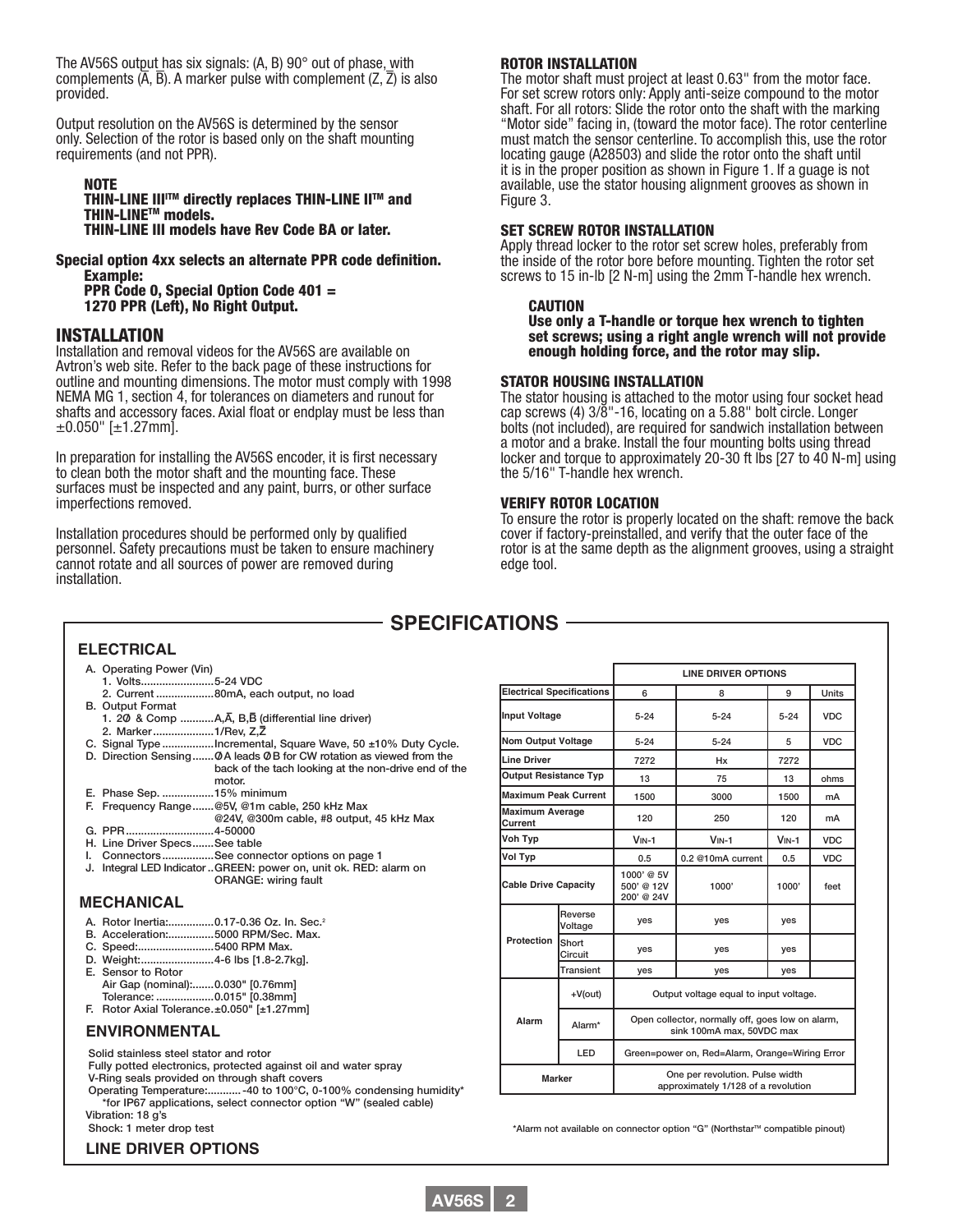#### **CAUTION**

Do not use silicone sealants or caulk of any kind on the motor or encoder face; these can cause misalignment or sensor scraping damage. The AV56S electronics are fully sealed; water may enter and leave the rotor area as needed. A drain hole option is available if frequent moisture buildup is expected.

#### COVER INSTALLATION

Covers must not interfere with the motor shaft or rotor. The longest shaft that can be used without interfering is 0.69" [17.5mm] with a standard flat cover (Cover Style option "F") and 2.5" [63.5mm] with an extended "pie pan" cover (Cover Style option "E"). Through shaft covers with seals are available for other applications (Cover Style option "T").

#### EXTENDED COVER MOUNT

#### (Cover Style option "E")

The extended cover mounts to the encoder housing using quantity 4 #6-32 x 0.31" screws, lock washers, and thread locker.

#### THRU SHAFT AND FLAT COVER INSTALLATION

#### (Cover Style option "T" and "F")

The housing has a machined step in the outboard face to accept the cover and a recessed groove for the retaining ring. Insert the cover, line up ears on cover, smooth side facing out, fully into the machined step until it seats against shoulder. Using a spiral assembly method, install the retaining ring by first inserting the squared off end into the machined groove. Flex the ring and insert it into the groove walking it around the perimeter (A flat blade screwdriver can be used). Final position should have the ring fully seated into groove. Remove the cover by reversing above procedure, starting with the tang end.

#### V-RING INSTALLATION FOR THRU SHAFT COVERS

(Cover Style option "T")

For thru shaft covers, verify that the shaft passes completely through the hole in the cover. Apply a small amount of silicone lubricant to the cover plate around the thru shaft hole. The V-Ring seal should compress axially when it is pressed against the clean, smooth face of the cover plate. See Figure 4 for proper installation and V-Ring compression.

#### WIRING

#### CAUTION

Be sure to remove power before wiring the encoder. Be sure to ground the cable shield: It can be connected to case ground at the encoder, or grounded as the receiving device, but should not be grounded on both ends. See note below for Danaher/Northstar wiring.

Refer to the wiring diagrams for specific information on each option. The AV56S can be wired for single phase or two phase, either with or without complements, with or without markers. For bidirectional operation, Phase A channel leads phase B channel for clockwise shaft rotation as viewed from the anti-drive or accessory end of the motor (AV56S mounting end).

NOTE<br>Wiring option "G" provides a pinout compatible with Northstar<sup>™</sup> encoders, with a cable shield connection<br>on pin 10. Note that this option does not ground the shield; Avtron still recommends grounding the shield at the drive end of the cable for all wiring options.

#### CORRECTIVE ACTION FOR PHASE REVERSAL

- 1) Remove Power.<br>2) Exchange wires
- Exchange wires on cable, either at encoder cable end,
- or at speed controller end (but not both).
	- a) Single Ended 2 Phase Wiring (see wiring diagram) Exchange A and B at the use end of the wires.
- b) Differential 2 Phase Wiring (see wiring diagram) Exchange either A with  $\overline{A}$  in the phase A pair OR B with B in the phase B pair but NOT both.
- 3) Apply Power.
- 4) Verify encoder feedback is correct, using hand rotation of shaft, or jog mode of the speed controller.

Interconnecting cables specified in the wire selection chart are based on typical applications. Physical properties of cable such as abrasion, temperature, tensile strength, solvents, etc., are dictated by the specific application. General electrical requirements are: stranded copper, 22 through 16 AWG (Industrial EPIC connector type options can use 14 AWG), each wire pair individually shielded with braid or foil with drain wire, 0.05 uf of maximum total mutual or direct capacitance, outer sheath insulator. See specifications for maximum cable length. Stranded 22 AWG wire should not be used for cable runs greater then 61 meters. If 22 AWG is used with EPIC type connector options the wire ends should be tinned.

#### FAULT-CHECK

After power-up and the rotor position is checked by the sensor, the Fault-Check LED will turn GREEN.

If the adaptive electronics reach their adjustment limit for any reason, the Fault-Check alarm and LED will notify the drive and operator of an impending failure. The LED will turn RED if the Adaptive Electronics reach their adjustment limit. This output occurs before an actual failure, allowing steps to be taken to replace the unit before it causes unscheduled downtime. Fault-Check annunciation is available as an "alarm" output through the connector and as an integral LED.

#### TROUBLESHOOTING

If the drive indicates a loss of encoder/tach fault and the fault-check LED is not illuminated, check the encoder power supply. If power is present, check polarity; one indicator of reversed power supply is that all outputs will be high at the same time. If the drive indicates encoder fault, but the LED shows GREEN, then check the wiring between the drive and the encoder. If the wiring appears correct and

| <b>CONNECTOR SPARE PARTS</b>       |                              |        |                     |        |                        |                 |  |
|------------------------------------|------------------------------|--------|---------------------|--------|------------------------|-----------------|--|
| <b>STYLE</b>                       | <b>OPTION</b><br><b>CODE</b> |        | <b>ENCODER SIDE</b> |        | <b>CABLE SIDE PLUG</b> |                 |  |
| Industrial<br>EPIC on<br>Encoder   | P,G                          | 315233 | Base                | 315937 | Hood                   |                 |  |
| Industrial                         |                              | 315229 | Terminal            | 315936 | Terminal               | <b>Conn1-02</b> |  |
| EPIC w/<br>Adapter<br><b>Block</b> | Q                            |        |                     | 401112 | Adapter                |                 |  |
| <b>Stainless</b>                   | 1                            | 316400 | <b>Base</b>         | 316401 | Hood                   |                 |  |
| <b>Steel EPIC</b><br>on Encoder    |                              | 47016  | Terminal            | 477015 | Terminal               |                 |  |
| Industrial                         | $\overline{z}$               | 315232 | Surface             | 315937 | Hood                   |                 |  |
| EPIC on 3'<br>Cable                |                              | 315229 | Terminal            | 315936 | Terminal               | <b>Conn1-02</b> |  |
|                                    |                              | 471819 | <b>Bushing</b>      | 401112 | Adapter                |                 |  |
| Mini-MS<br><b>Twist Lock</b>       | R, S                         | 315296 | Base                | 316110 | Plug                   |                 |  |
|                                    |                              | 314383 | In-Line             | 315932 | Plug                   |                 |  |
|                                    |                              |        |                     | 411216 |                        |                 |  |
| 10 pin MS<br>on cable              | Y                            |        |                     | 411217 | Cable                  | <b>Conn1-01</b> |  |
|                                    |                              |        |                     | 411218 | <b>Bushings</b>        |                 |  |
|                                    |                              |        |                     | 411219 |                        |                 |  |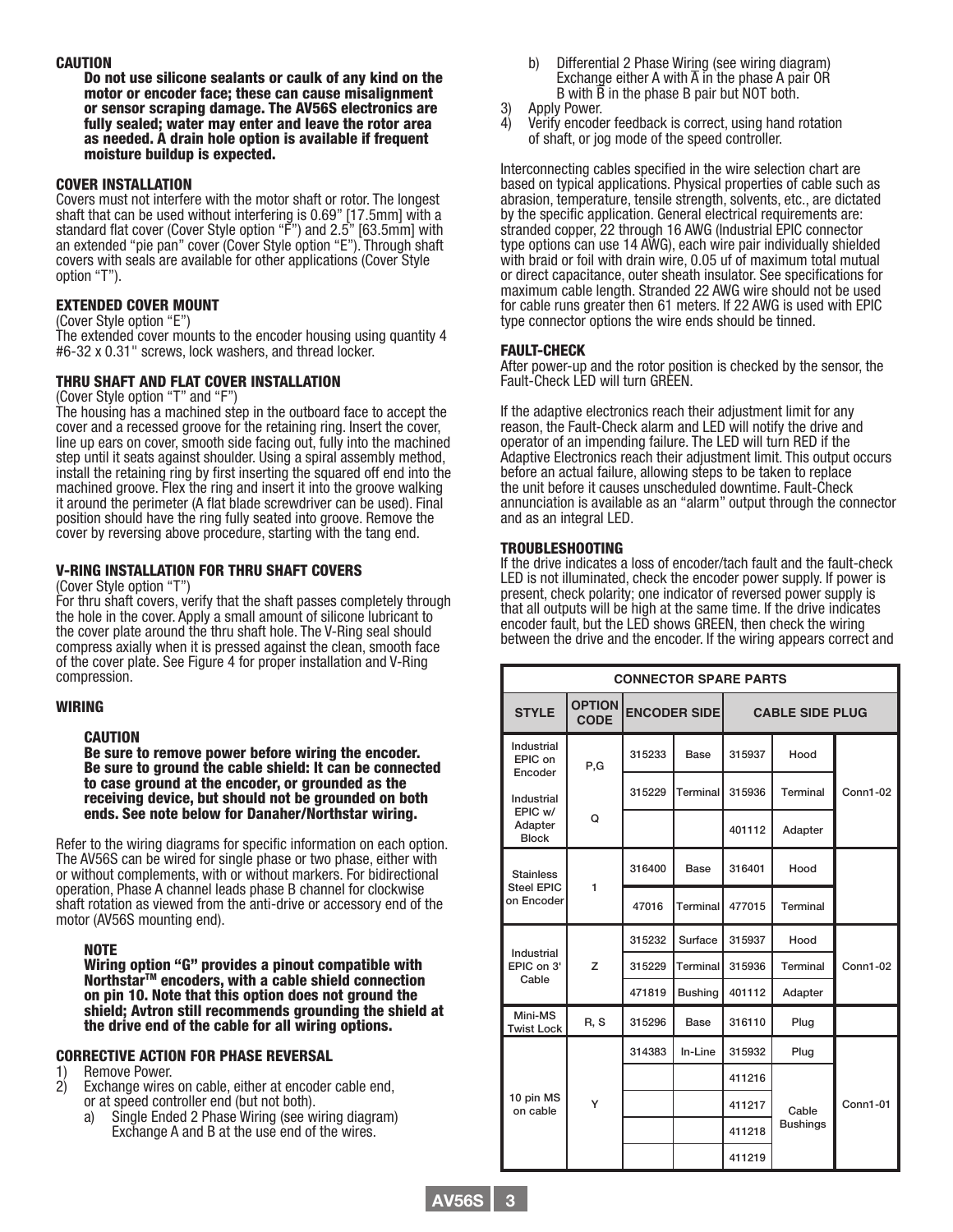in good shape, test the wiring by replacing the AV56. If the new unit shows GREEN, and the drive still shows encoder loss/tach fault, then the wiring is faulty and should be repaired or replaced.

#### If the alarm output and/or LED indicate a fault (RED):

Remove the rear cover, and use the built-in gauge to check the location of the rotor (see Figure 1). Ensure the label marked "This side out".

2. Remove the AV56 from the motor. Clean the housing mounting surface for the AV56 housing. Ensure the AV56 is directly mounted on the motor, with no sealant, gasketing, or other materials, and is firmly bolted in place.

#### If the alarm output and/or LED indicate a fault (RED)

On a properly mounted AV56 and the rotor is properly located, replace the AV56.

An oscilloscope can also be used to verify proper output of the THIN-LINE III encoder at the encoder connector itself and at the drive/ controller cabinet. If the outputs show large variations in the signals at steady speed (jitter or "accordion effect", see figure 5), check rotor position. If the rotor position is correct, the motor or shaft may be highly magnetized. Replace any magnetized material nearby with non-magnetic material (aluminum, stainless) (especially shafts). For GE CD frame motors and similar styles, Avtron offers non-magnetic stub shafts. If variations persist, consider replacing the encoder with super-shielded models, option -005, or use retrofit shielding kits AVSKxxx yy z, where xxx=model (ex: 56S), yy=rotor (ex: CB), and z=cover (ex: F).

#### If the alarm output and/or LED indicate a wiring fault (ORANGE):

Remove all output wires/connections (A,A/,B,B/,Z,Z/). The LED should turn GREEN. If the LED does not turn GREEN, the encoder is not receiving enough voltage at +V to properly operate. Correct input voltage problem at power supply or cabling.

If the LED turns GREEN once all outputs are disconnected, reconnect each output, one at a time, monitoring for ORANGE LED. For partial/ resistive short circuits, the LED may take a few minutes to turn ORANGE. To speed the troubleshooting process, if possible, spin the encoder while replacing individual output connections. This will make the ORANGE LED condition occur faster. Once the shorted output(s) are located, correct the shorting condition, and the encoder LED should remain GREEN.

If the LED is OFF, but power is being applied to the encoder, check the output voltage level at A, A/, B, B/. If all outputs are ON ( $\approx$ +V), the connections to +V and COM are reversed. Swap connections between +V and COM; the LED should turn GREEN.

## NOTE:<br>Do not use rotors from THIN-LINE I (M56, M56S, M67, M85, M115) with THIN-LINE III. This will cause incorrect PPR output, but the Encoder LED will remain green.

#### Encoder Removal

The stator housing can be removed by loosening and removing the socket head cap screws.

#### Set Screw Rotor Removal

Disengage the (2) set screws by turning them counterclockwise until removed from the rotor. Retain the set screws. Remove the rotor by hand by pulling it away from the motor. If the rotor will not move, do NOT use a gear puller, and do not use a heat gun. Instead, pry the rotor away from the motor gently, being careful to only pry against the rotor metal hub and not the magnetic outer strip.



**Excessive Signal Jitter**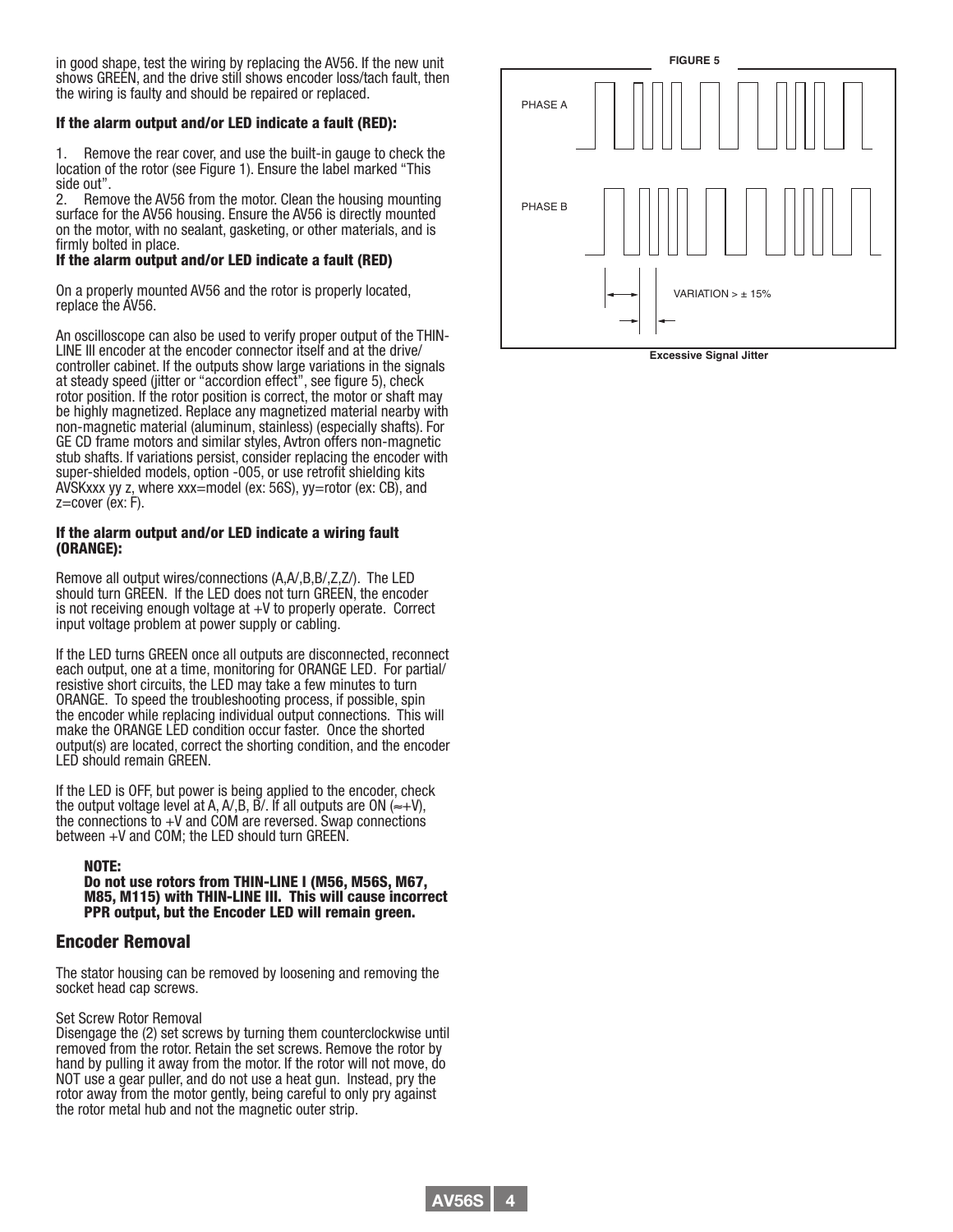#### **FIGURE 1**





#### **AV56S 5**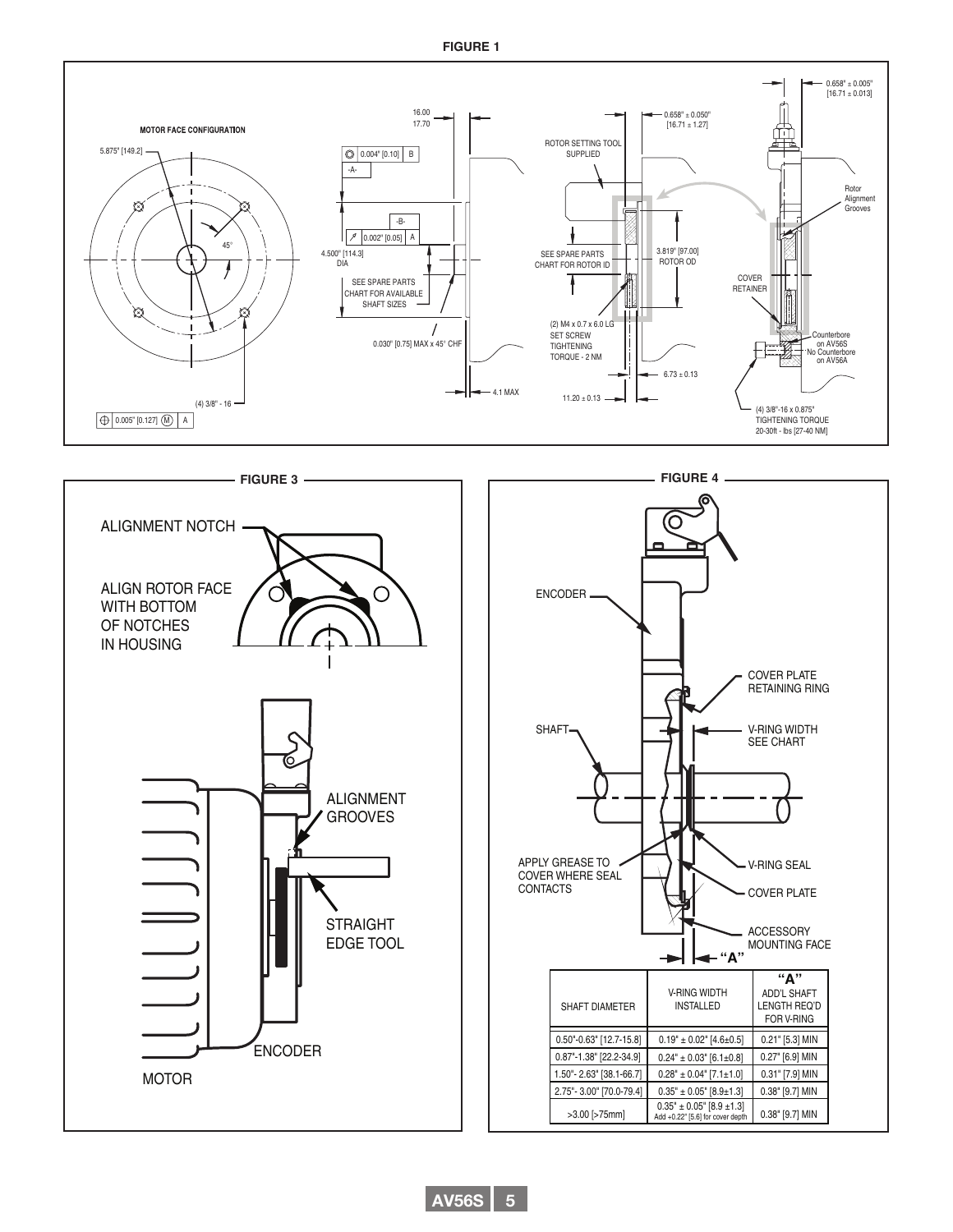| Thinline III Spare Parts (AV56S Only)<br><b>SAE/USA Sizes</b> |                       |                                                         |                           |                  |  |  |
|---------------------------------------------------------------|-----------------------|---------------------------------------------------------|---------------------------|------------------|--|--|
|                                                               |                       | <b>Rotor</b><br><b>AV56S</b>                            | <b>Tru-Shaft Covers</b>   |                  |  |  |
| <b>Shaft</b><br><b>Size</b>                                   | <b>Option</b><br>Code | Set<br><b>Screw</b><br><b>Stainless</b><br><b>Rotor</b> | <b>AV56S Cover</b><br>Kit | <b>Seal Only</b> |  |  |
| .500/.4995                                                    | <b>TA</b>             | AVTR2-TA                                                | A36521-TA                 | 471960           |  |  |
| .625/.6245                                                    | тв                    | AVTR2-TB                                                | A36521-TB                 | 471877           |  |  |
| .875/.8745                                                    | тс                    | AVTR2-TC                                                | A36521-TC                 | 471963           |  |  |
| .9375/.9370                                                   | TD                    | <b>AVTR2-TD</b>                                         | A36521-TD                 | 471963           |  |  |
| 1.000/.9995                                                   | TЕ                    | <b>AVTR2-TE</b>                                         | A36521-TE                 | 471964           |  |  |
| 1.125/1.1245                                                  | TF                    | AVTR2-TF                                                | A36521-TF                 | 471965           |  |  |
| 1.250/1.2495                                                  | ТG                    | AVTR2-TG                                                | A36521-TG                 | 471359           |  |  |
| 1.375/1.3745                                                  | тн                    | AVTR2-TH                                                | A36521-TH                 | 471952           |  |  |
| 1.500/1.4995                                                  | TT                    | AVTR2-TT                                                | A36521-TT                 | 471969           |  |  |
| 1.625/1.6245                                                  | TJ                    | AVTR2-TJ                                                | A36521-TJ                 | 471969           |  |  |
| 1.750/1.7495                                                  | ТK                    | <b>AVTR2-TK</b>                                         | A36521-TK                 | 471970           |  |  |
| 1.875/1.8745                                                  | TL                    | AVTR2-TL                                                | A36521-TL                 | 471970           |  |  |
| 2.000/1.9995                                                  | TМ                    | AVTR2-TM                                                | A36521-TM                 | 471971           |  |  |
| 2.125/2.1245                                                  | ΤN                    | AVTR2-TN                                                | A36521-TN                 | 471972           |  |  |
| 2.250/2.2495                                                  | TQ                    | AVTR2-TQ                                                | A36521-TQ                 | 471972           |  |  |
| 2.375/2.3745                                                  | TP                    | AVTR2-TP                                                | A36521-TP                 | 471953           |  |  |
| 2.500/2.4995                                                  | TR                    | AVTR2-TR                                                | A36521-TR                 | 471954           |  |  |
| 2.625/2.6245                                                  | тs                    | <b>AVTR2-TS</b>                                         | A36521-TS                 | 471954           |  |  |
| 2.875/2.8745                                                  | TU                    | AVTR2-TU                                                | A36521-TU                 | 471956           |  |  |
| 3.000/2.9995                                                  | TV                    | AVTR2-TV                                                | A36521-TV                 | 471956           |  |  |
| 3.1250/3.1245                                                 | T <sub>4</sub>        | AVTR2-T4                                                | A36737-T4                 | 471957           |  |  |
| 3.1875/3.1870                                                 | T7                    | AVTR2-T7                                                | A36737-T7                 | 471957           |  |  |

| <b>Extended and Flat Cover Plates</b> |              |                                 |                       |  |  |  |
|---------------------------------------|--------------|---------------------------------|-----------------------|--|--|--|
| <b>Shaft Size</b>                     | <b>Model</b> | <b>Extended Shaft Cover Kit</b> | <b>Flat Cover Kit</b> |  |  |  |
| Any                                   | <b>AV56S</b> | A36526                          | A37298                |  |  |  |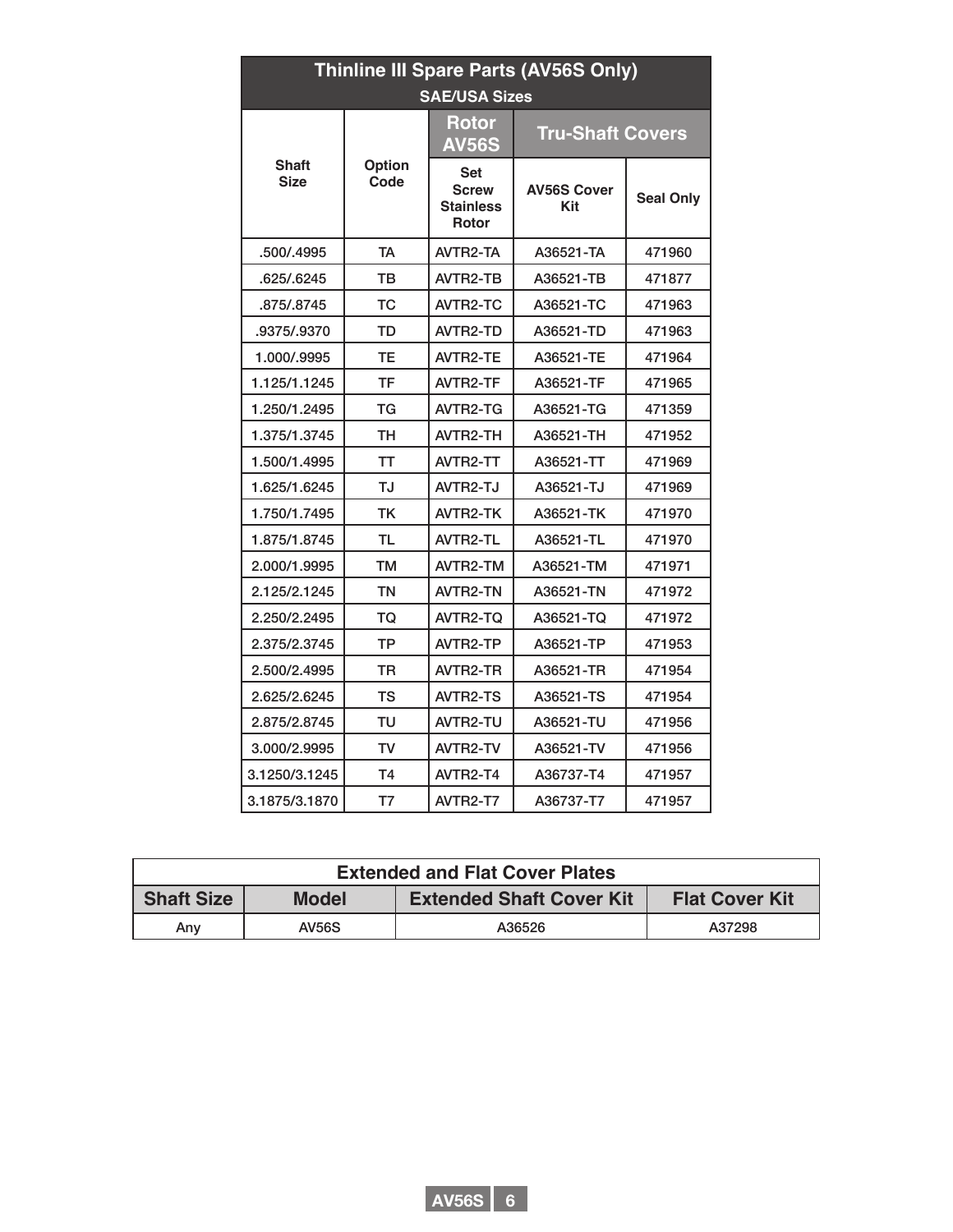|                             | <b>Thinline III Spare Parts (AV56S)</b><br><b>Metric Sizes</b> |                                                |                                  |                  |  |  |  |  |
|-----------------------------|----------------------------------------------------------------|------------------------------------------------|----------------------------------|------------------|--|--|--|--|
|                             |                                                                | <b>Thru-Shaft Covers</b><br><b>AV56S Rotor</b> |                                  |                  |  |  |  |  |
| <b>Shaft</b><br><b>Size</b> | <b>Option</b><br>Code                                          | <b>Set</b><br><b>Screw</b>                     | <b>AV56S</b><br><b>Cover Kit</b> | <b>Seal Only</b> |  |  |  |  |
| 10mm                        | M <sub>2</sub>                                                 | AVTR2-M2                                       | A36522-M2                        | 471959           |  |  |  |  |
| 11mm                        | <b>MA</b>                                                      | AVTR2-MA                                       | A36522-MA                        | 471959           |  |  |  |  |
| 12mm                        | M <sub>3</sub>                                                 | AVTR2-M3                                       | A36522-M3                        | 471960           |  |  |  |  |
| 14mm                        | <b>MB</b>                                                      | AVTR2-MB                                       | A36522-MB                        | 471961           |  |  |  |  |
| 15mm                        | <b>MC</b>                                                      | <b>AVTR2-MC</b>                                | A36522-MC                        | 471961           |  |  |  |  |
| 16 <sub>mm</sub>            | MD                                                             | AVTR2-MD                                       | A36522-MD                        | 471877           |  |  |  |  |
| 18 <sub>mm</sub>            | M4                                                             | AVTR2-M4                                       | A36522-M4                        | 471962           |  |  |  |  |
| 19mm                        | <b>ME</b>                                                      | <b>AVTR2-ME</b>                                | A36522-ME                        | 471951           |  |  |  |  |
| 24mm                        | <b>MF</b>                                                      | AVTR2-MF                                       | A36522-MF                        | 471964           |  |  |  |  |
| 28 <sub>mm</sub>            | MG                                                             | AVTR2-MG                                       | A36522-MG                        | 471965           |  |  |  |  |
| 30mm                        | <b>MH</b>                                                      | AVTR2-MH                                       | A36522-MH                        | 471966           |  |  |  |  |
| 32mm                        | МT                                                             | AVTR2-MT                                       | A36522-MT                        | 471359           |  |  |  |  |
| 36mm                        | <b>MJ</b>                                                      | AVTR2-MJ                                       | A36522-MJ                        | 471968           |  |  |  |  |
| 38mm                        | <b>MK</b>                                                      | <b>AVTR2-MK</b>                                | A36522-MK                        | 471969           |  |  |  |  |
| 42mm                        | <b>ML</b>                                                      | AVTR2-ML                                       | A36522-ML                        | 471969           |  |  |  |  |
| 45mm                        | <b>MM</b>                                                      | AVTR2-MM                                       | A36522-MM                        | 471970           |  |  |  |  |
| 48mm                        | <b>MN</b>                                                      | AVTR2-MN                                       | A36522-MN                        | 471971           |  |  |  |  |
| 52mm                        | <b>MP</b>                                                      | AVTR2-MP                                       | A36522-MP                        | 471971           |  |  |  |  |
| 55mm                        | <b>MR</b>                                                      | AVTR2-MR                                       | A36522-MR                        | 471972           |  |  |  |  |
| 60mm                        | <b>MS</b>                                                      | <b>AVTR2-MS</b>                                | A36522-MS                        | 471953           |  |  |  |  |
| 65mm                        | MU                                                             | AVTR2-MU                                       | A36522-MU                        | 471954           |  |  |  |  |
| 70mm                        | <b>MV</b>                                                      | AVTR2-MV                                       | A36522-MV                        | 471955           |  |  |  |  |
| 75mm                        | MW                                                             | AVTR2-MW                                       | A36522-MW                        | 471956           |  |  |  |  |
| 80mm                        | <b>MY</b>                                                      | AVTR2-MY                                       | A36737-MY                        | 471957           |  |  |  |  |
| 85mm                        | ΜZ                                                             | AVTR2-MZ                                       | A36737-MZ                        | 471958           |  |  |  |  |

| <b>Extended and Flat Cover Plates</b> |              |                                 |                       |  |  |  |
|---------------------------------------|--------------|---------------------------------|-----------------------|--|--|--|
| <b>Shaft Size</b>                     | <b>Model</b> | <b>Extended Shaft Cover Kit</b> | <b>Flat Cover Kit</b> |  |  |  |
| Any                                   | <b>AV56S</b> | A36526                          | A37298                |  |  |  |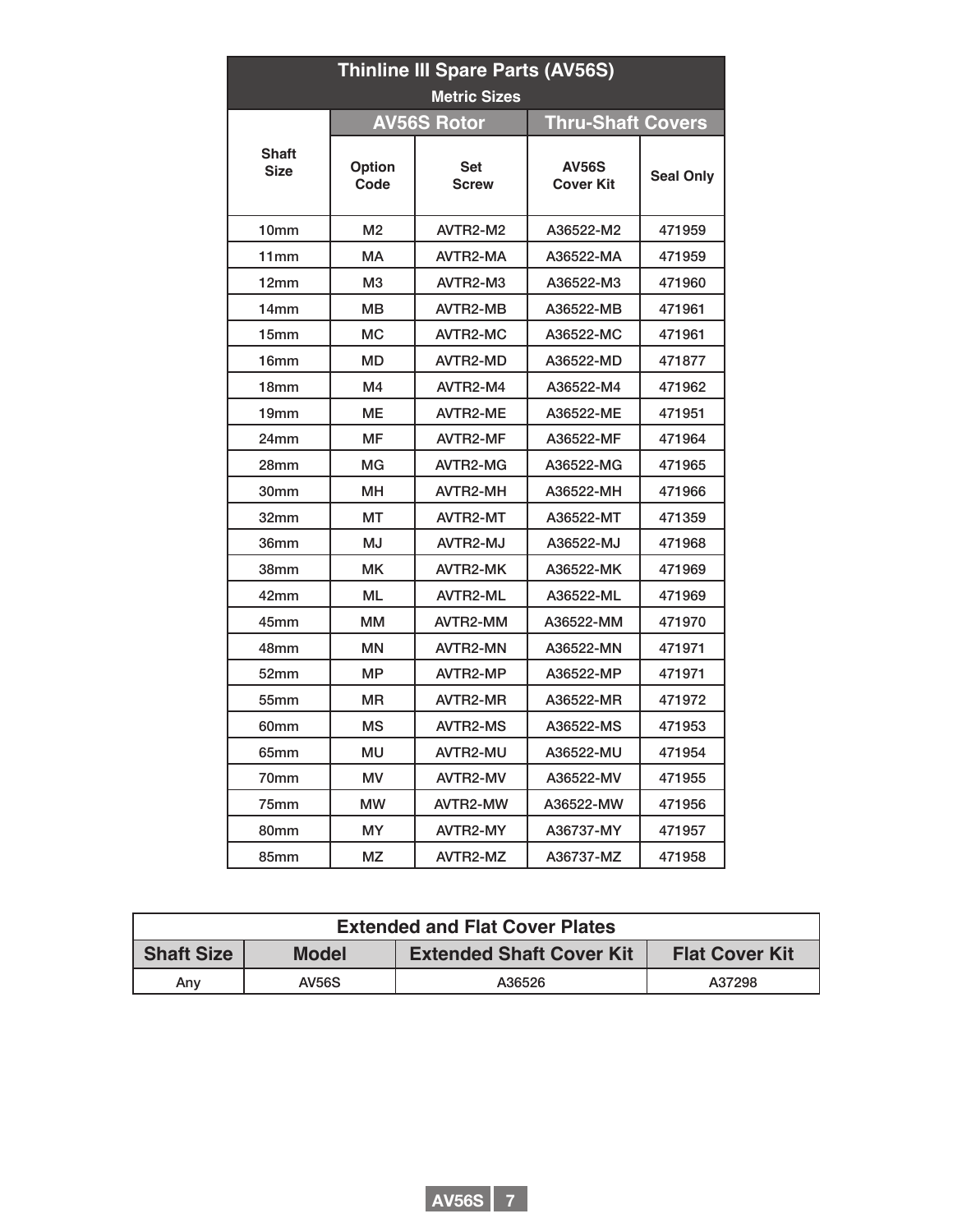# **WIRING DIAGRAMS**

#### **FOR DIFFERENTIAL APPLICATIONS**

 $(\ )$ 

C



#### **FOR SINGLE ENDED TWO PHASE APPLICATIONS**

|                                                              | SIGNAL CODING TABLE        |                                  |                                |                             |                                     |                 |                                              |
|--------------------------------------------------------------|----------------------------|----------------------------------|--------------------------------|-----------------------------|-------------------------------------|-----------------|----------------------------------------------|
| <b>OPTION</b><br>"L" & "W"                                   | <b>OPTION</b><br>"G" & "Q" | <b>OPTION</b><br>$``\mathsf{Y}"$ | <b>OPTION</b><br>"P", "Z", "1" | <b>OPTION</b><br>"R" & "S"  | <b>OPTION</b><br>"A", "B", "C", "D" |                 | <b>REF</b><br>SIGNAL                         |
| <b>RED</b><br><b>GREEN</b>                                   | 6<br>◠                     | B                                | 6<br>2                         | D<br>А                      | $\mathsf{A}$                        | ∼               | $+V$<br>ØA                                   |
| <b>BLUE</b><br><b>BLACK</b><br><b>BROWN</b><br><b>VIOLET</b> | З<br>NC.<br><b>NC</b>      | F<br>A                           | 3<br>5<br>10                   | B<br><b>NC</b><br><b>NC</b> | B<br><b>NC</b><br><b>NC</b>         | $\pi\pi$<br>--- | ØB<br><b>COM</b><br>$+V$ (out)<br><b>ALM</b> |

#### **FOR SINGLE ENDED SINGLE PHASE APPLICATIONS**

|                                                                      | SIGNAL CODING TABLE         |                             |                                |                        |                                     |             |                                                       |
|----------------------------------------------------------------------|-----------------------------|-----------------------------|--------------------------------|------------------------|-------------------------------------|-------------|-------------------------------------------------------|
| <b>OPTION</b><br>"L" & "W"                                           | <b>OPTION</b><br>"G" & "Q"  | <b>OPTION</b><br>$\sqrt{2}$ | <b>OPTION</b><br>"P", "Z", "1" | OPTION<br>"R" & "S"    | <b>OPTION</b><br>"A", "B", "C", "D" |             | <b>REF</b><br>SIGNAL                                  |
| <b>RED</b><br><b>GREEN</b><br><b>BLACK</b><br><b>BROWN</b><br>VIOLET | 6<br><b>NC</b><br><b>NC</b> | B<br>5<br>10                | 6<br>10                        | <b>NC</b><br><b>NC</b> | <b>NC</b><br><b>NC</b>              |             | $+V$<br>SIG<br><b>COM</b><br>$+V$ (out)<br><b>ALM</b> |
|                                                                      |                             |                             |                                |                        |                                     | $\pi\pi\pi$ |                                                       |

#### **TYPICAL WIRE SELECTION CHART** for 18 AWG, multiple pair, individually shielded

|             | <b>BELDEN</b> | <b>ALPHA</b> |
|-------------|---------------|--------------|
| 2 PAIR      | 9368          | 5620B1802    |
| 3 PAIR      | 9773 or 9369  | 6445         |
| 4 PAIR      | 9388          | 6444         |
| 3 CONDUCTOR | 9365          | 5640B1801    |

For option "W", unused outputs must be insulated to prevent accidental contact.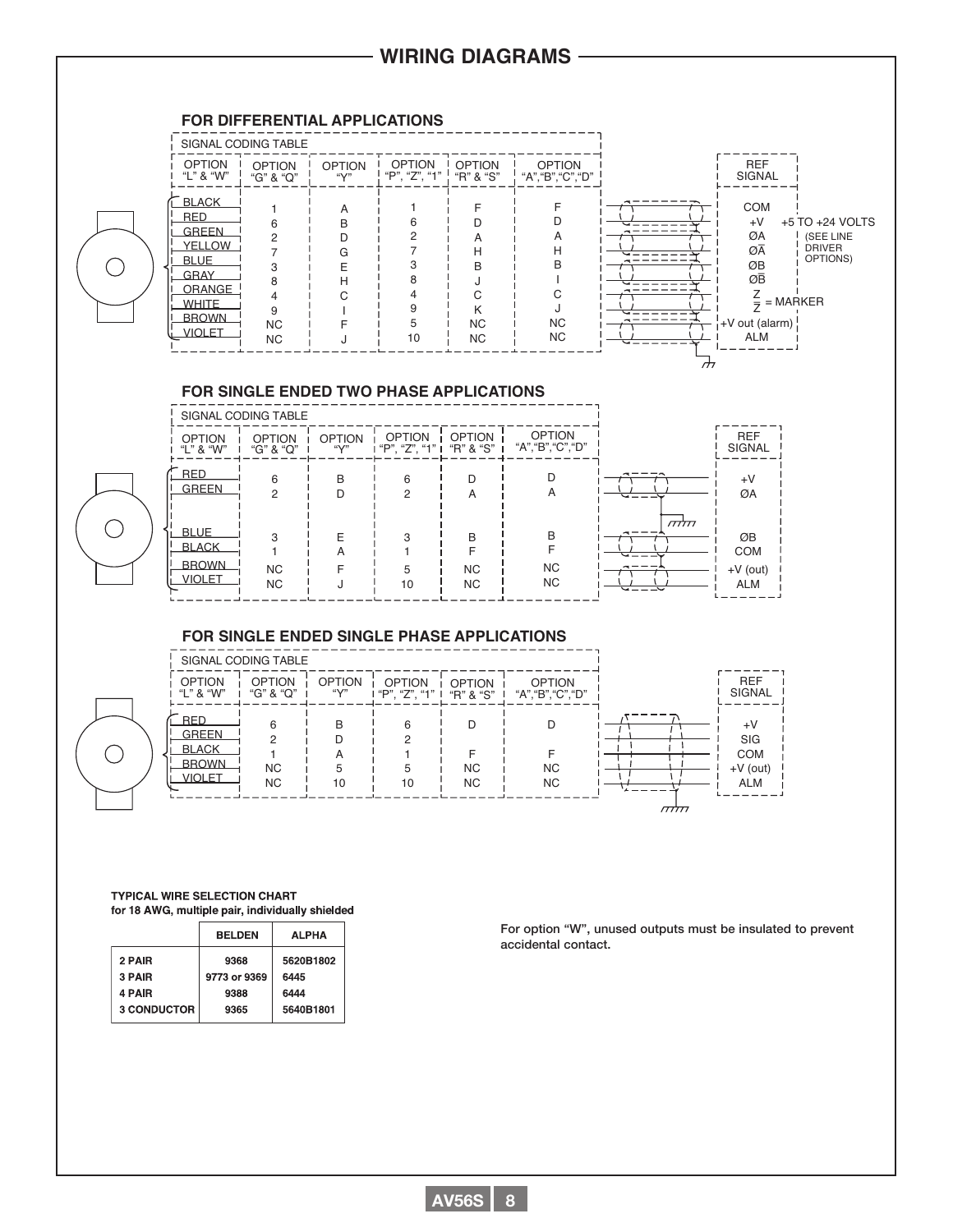# THIN-LINE III™

# **Application Examples**

Applies to all AV56S models, except, wiring options "G", "Q", "R", and "S".

#### ALARM OUTPUT CONNECTION

Avtron THIN-LINE III encoders provide an alarm signal if maintenance is required under specific circumstances. An alarm LED indicator is also available. Green indicates power on, red indicates alarm on. Following are application examples provided to help install the alarm output.

Example 1. Alarm output using +V(OUT). +V(OUT) is equal to +V, the encoder power supply.